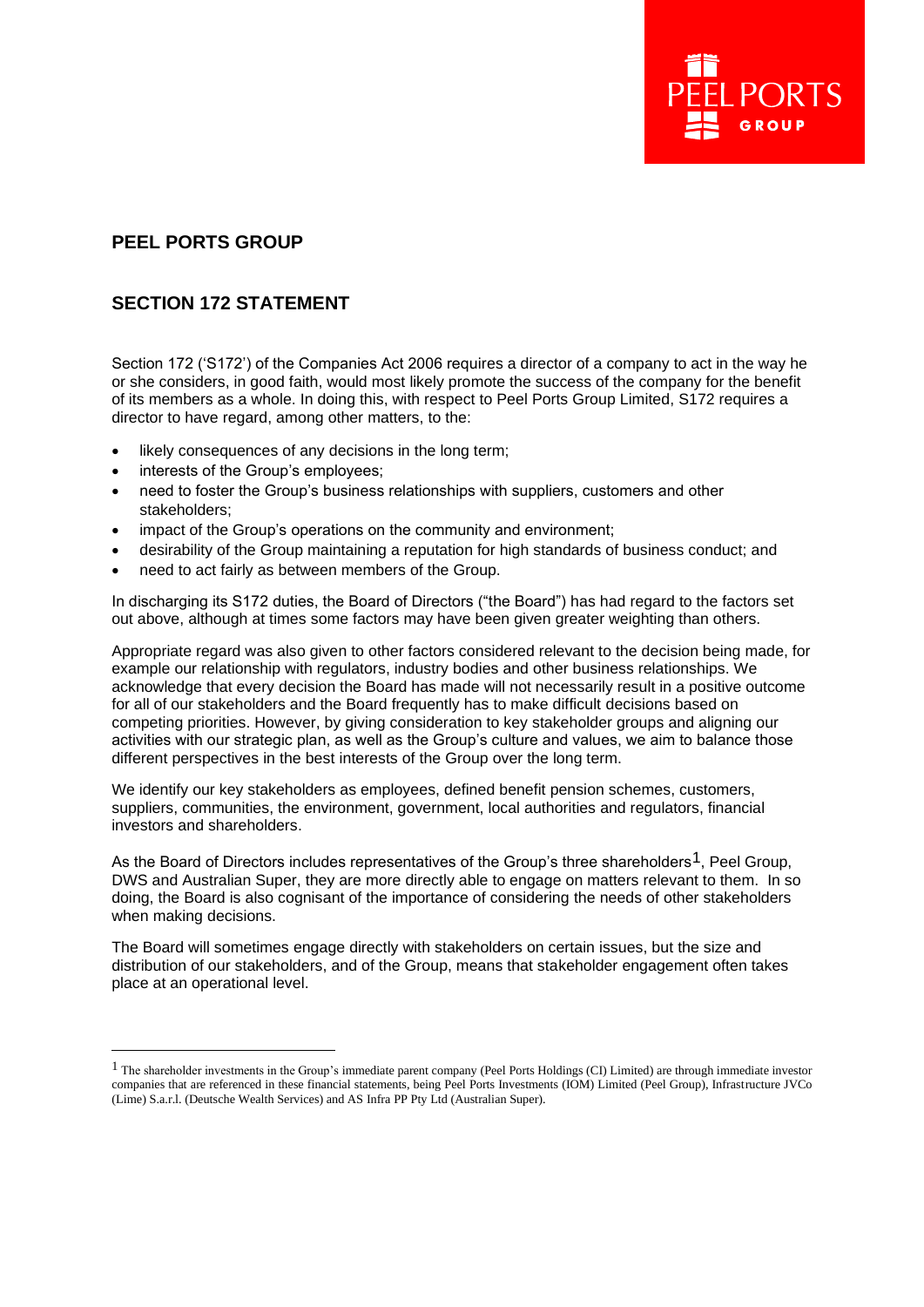

The Executive Management Board is chaired by the Group Chief Executive Officer and attended by the Group Chief Financial Officer, both of whom are also directors and attend meetings of the Board. The Executive Management Board also comprises senior group management, including the Group Director overseeing Health and Safety and Environmental Matters, as well as the senior management responsible for each of the Ports and Shipping segments. Within the Ports segment, each port cluster group has its own management teams with delegated levels of authority. Engagement with stakeholders may take place at a port cluster level, business segment level or at senior group management level, depending on the nature of the stakeholder relationship and delegated levels of responsibility. This approach is intended to ensure alignment of engagement and decision-making with the long-term strategic objectives of the Group and greater responsiveness to the needs of stakeholders. Through the participation of the Chief Executive Officer and Chief Financial Officer at Shareholder Board and Executive Management Board level, together with reports and attendance at meetings by other members of senior management, the Board is able to exercise oversight and challenge as appropriate.

The Board considers information from across the organisation to help it understand the impact of the Group's operations, and the interests and views of our key stakeholders. It also reviews strategy, financial and operational performance, as well as information covering areas such as key risks, and legal and regulatory compliance.

The Board are aware that they set the tone for the overall control environment across the whole Group and, therefore, they review and, where appropriate, approve key policies such as anti-bribery and corruption, the policy on modern slavery, the Group's code of conduct and the supplier code of conduct. These policies are designed to ensure that the Group maintains the highest standards of conduct in its business dealings with stakeholders and internally within the Group. The Group's policies are disseminated to all employees when they join the Group and to existing employees through regular communication and training where appropriate. They are also available on the Group's intranet and, where appropriate, on the Group's external website.

## **Principal decisions taken by the Board**

We consider the principal decisions to be those decisions taken by the Board directly, which should not be delegated to either the management or a committee of the Board, and which may have a potentially material impact on the Group's strategy, a stakeholder group or the long-term value creation of the Group. We have grouped the Board's principal decisions into the following categories:

- Financial results (the full and half year results);
- Capital allocation (the approval of the annual budget, the recommendation of the full-year dividend and declaration of an interim dividend);
- Material funding and treasury matters;
- Tax strategy;
- M&A activity:
- Review of matters reserved for the Board;
- Board member changes;
- Material supplier contracts;
- Strategy review (the review of the Group's five year business plan); and
- Group statements (the approval of the Group's modern slavery statement and gender pay report).

Principal decisions taken by the Board during the year ended 31 March 2021, and how they have had regard to the interests of stakeholders, include: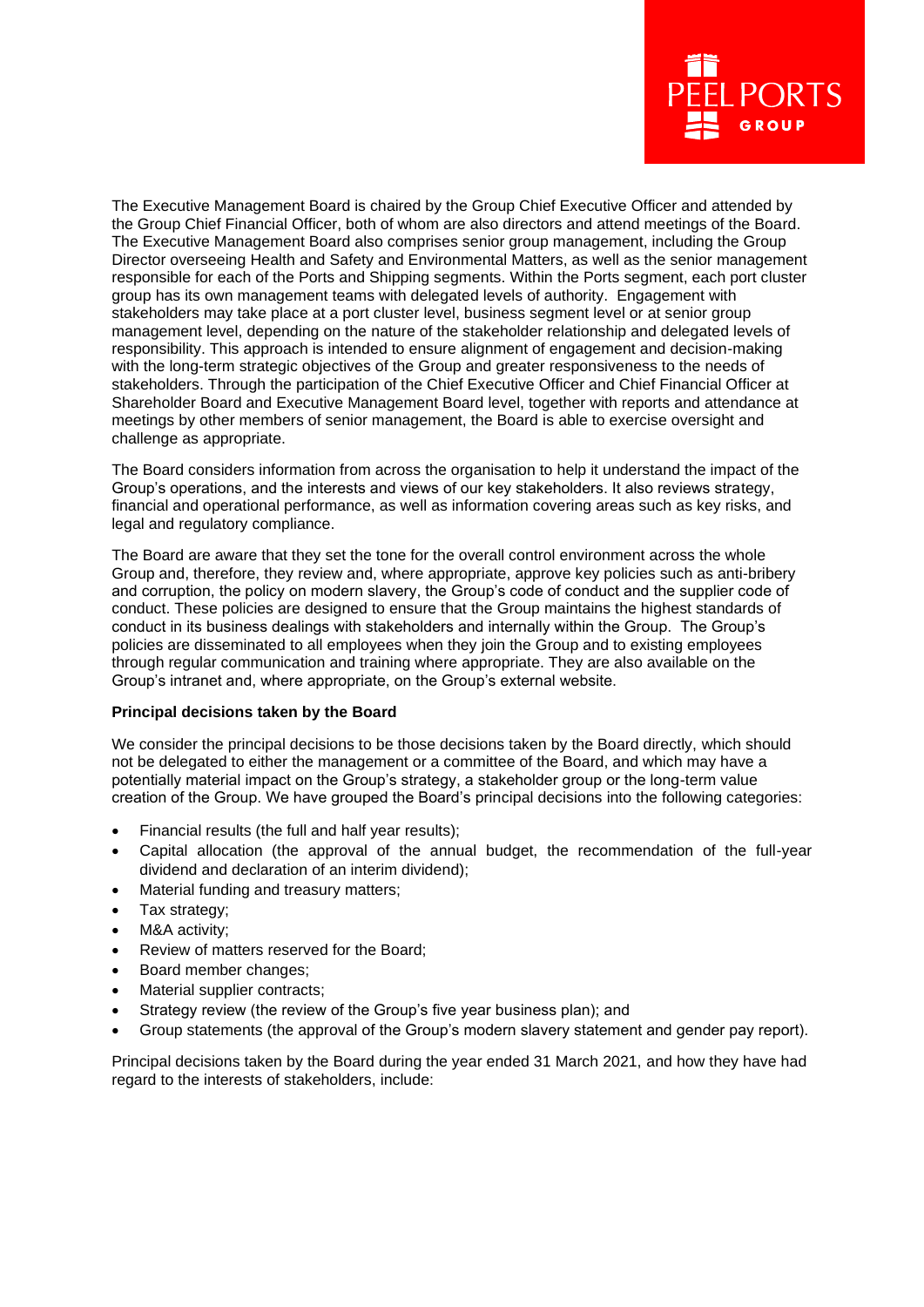### *Responding to the COVID-19 pandemic*

As set out on page 7, the Group has taken, and continues to take, measures to respond to the global COVID-19 pandemic. Many of these required decisions to be taken by the Board, some of which were difficult and required trade-offs between competing stakeholder expectations. These were often taken in fast changing circumstances against a backdrop of unprecedented national and global uncertainty. With the benefit of hindsight, as with the response of governments around the world and those of many other companies, other decisions may have been taken or decisions may have been taken at different times. However, the Group's management, and its Board, focused on a number of guiding principles when making those decisions. These included the continuing priority focus on the health and safety of our employees and all of those individuals who work within its facilities and the knowledge that, as an essential part of the UK and Ireland's national supply chains, it was essential that the business continued to operate as close to normal as possible. Through the considerable efforts of the Group's employees and its suppliers, the vital role that Peel Ports plays in keeping commodities moving has continued throughout the pandemic.

The Group has had to withstand a number of economic downturns over the last decade, including the Global Economic Crisis, but the effects of the COVID-19 pandemic have been unprecedented. In Scotland, for example, the record number of cruise vessel visits recorded in prior years fell to nil overnight, with no vessel calls handled in the year ended 31 March 2021. While the cruise industry is optimistic it will return to pre-pandemic levels, there are understandable uncertainties as to when, and by what extent, confidence will return.

Through careful treasury management, the Group has sought to continue to pay suppliers on time and to continue to fulfil its agreed contributions to the defined benefit pension schemes to which it is a party. However, difficult decisions have had to be taken with respect to the restructuring of business operations and this has meant that many valued colleagues have left the business in the year. In addition, the decision as to the annual pay rise that would have been applied in June 2020 was deferred until later in the calendar year, when it was decided to award an inflationary increase to employees except those earning above a certain threshold. In reaching that decision, the Board had wanted to acknowledge the continuing economic uncertainty and outlook with the importance of rewarding the many employees who, as "key workers" had continued to operate its port terminals and provide other essential labour throughout the pandemic. The final shareholder dividend for the year ended 31 March 2020, which would normally have been paid in the summer of 2020, was cancelled.

Management, and the Board, are committed to returning the Group to growth and to allow it to resume delivering improved benefits to the stakeholders on whom it relies. The Board have approved a budget for the year ending 31 March 2022 that sets out a plan, incorporating initiatives set out in the previously approved five year strategic business plan, to grow the business while still acknowledging the continuing levels of uncertainty arising from the global pandemic and its effect on economic activity.

#### *Disposal of Marine Support Services segment*

As disclosed in note 29 to the accounts, the Group disposed of the Marine Support Services segment on 23 July 2020. The Marine Support Services segment was increasingly seen as non-core to the primary focus of the Group, which is to provide port and shipping services. The decision to dispose of Marine Support Services will allow the Board to focus on the long-term strategy of the continuing Group.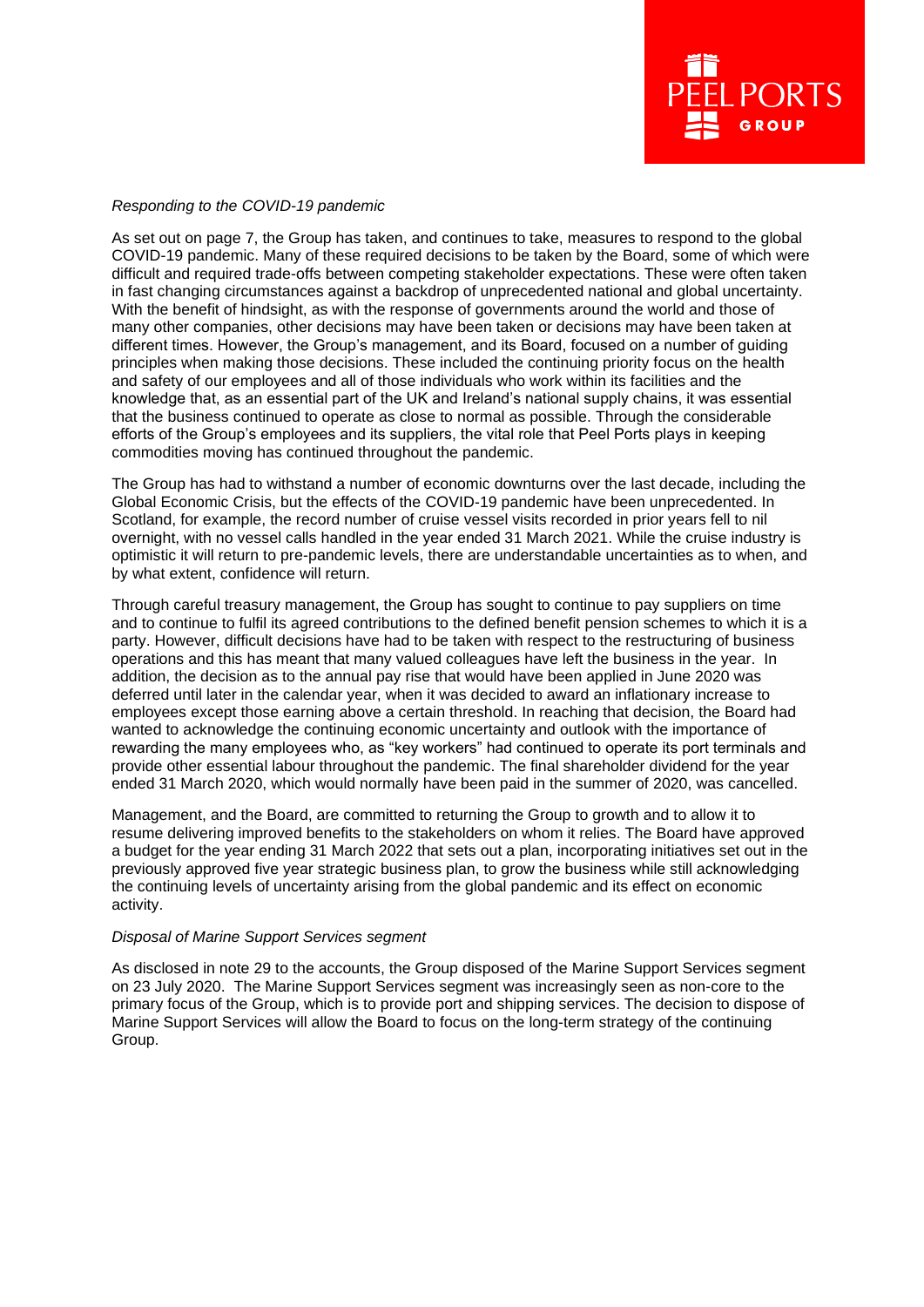

## *Investment in port infrastructure to support customers*

As an infrastructure business, the Group considers very carefully the likely consequences of any major decision it makes in the long-term, with the overall objective of generating and preserving value. The Board reviews and, where appropriate, approves capital projects that exceed a certain monetary threshold in a comprehensive manner, considering the rationale for investment in the context of the long-term cash flows anticipated to be generated by the project, the likely impact upon the Group's relationships with its customers and employees, and the risk profiles of the relevant market, customers and suppliers. The impact that the investment would have on the Group's existing infrastructure assets is also a key consideration.

The disruption caused by the pandemic has meant that capital expenditure has been lower than it would otherwise have been in the year ended 31 March 2021, with capital projects either cautiously scaled back or deferred so as to better match capital cash outflows with the level of business activity and associated cash generation, while reflecting the unprecedented level of economic uncertainty that the pandemic has caused. However, as set out in section 2.1, the Group has still invested a total of £124.9m (2020: £124.8m) in net capital expenditure in the year ended 31 March 2021.

During the year ended 31 March 2021, the Board approved a number of proposals to invest in port assets that directly and indirectly support customers who use those ports. This has included the replacement of lock gates and enhancements to the grain terminal at the Port of Liverpool, investment in a warehouse alongside the Manchester Ship Canal to support a new contract with a customer and the installation of a new terminal operating system to support container operations in Greenock and Dublin. Although subject to board approval in a prior period, the Group has continued to invest in the Liverpool2 container terminal and the roll out of an ERP system during the year ended 31 March 2021.

When considering such proposals, the Board receives detailed papers that includes the proposal's business case and key financial information, a statement as to the effect that the proposal will have on energy usage, customer expectations and business risks and opportunities. Where a proposal involves significant capital expenditure to support a particular customer, the Board will consider whether it is supported by a long-term commitment from the customer that is aligned with the Group's long-term revenue and growth objectives.

## **Stakeholders**

Details of the Group's key stakeholders and how we engage with them are set out below.

#### *Employees*

Our employees are key to our success and we want them to be safe, well trained and successful, individually and as a team. We engage with our employees in a number of ways, including face-toface briefings, newsletters, an intranet, social media and through engagement with unions. If an employee is not comfortable raising an issue with the Group directly, they can engage indirectly (and anonymously) via an Ethics Hotline, details of which are set out in the Group's Code of Conduct.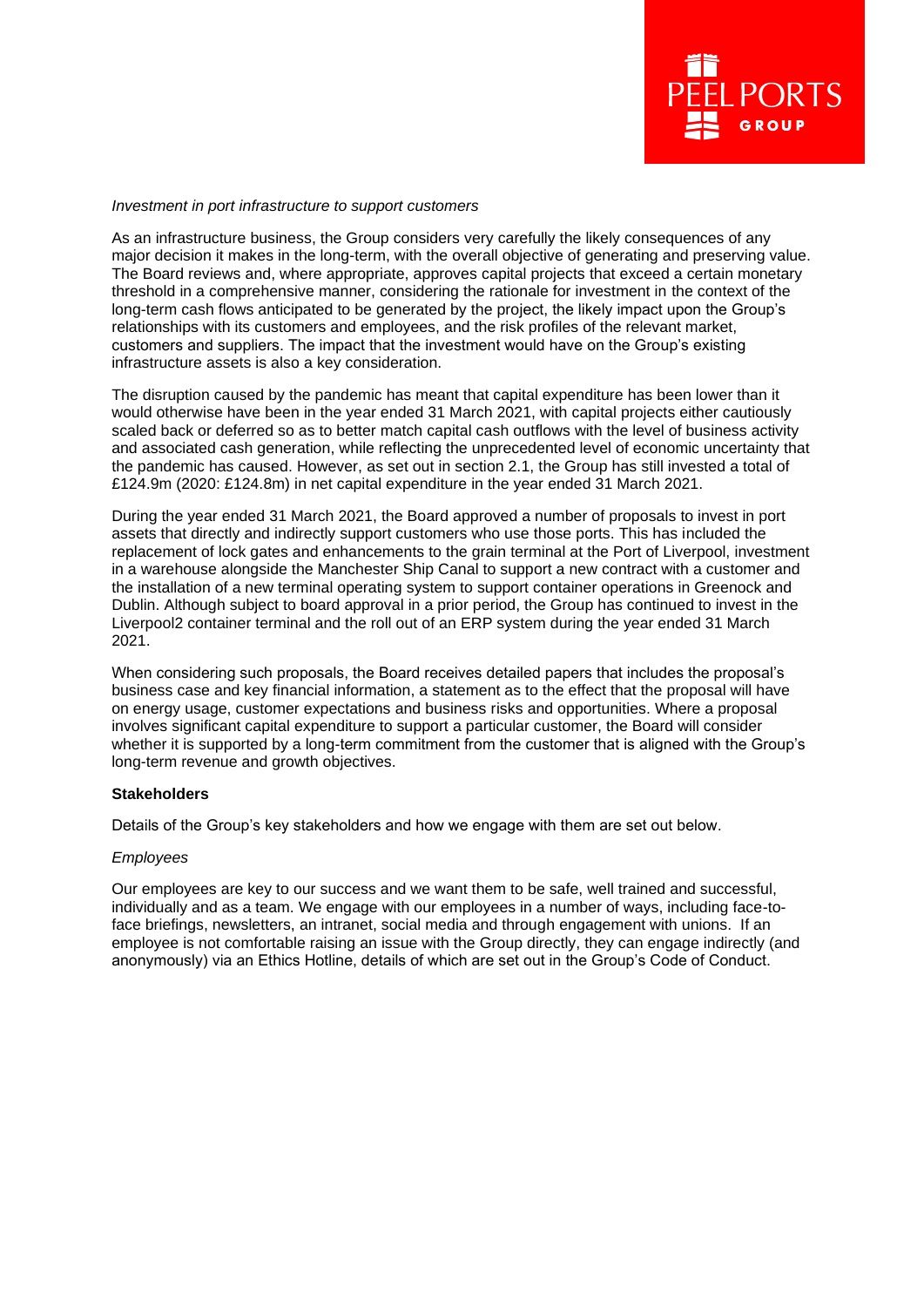

Key areas of focus include health and well-being, development opportunities, job security, pay and benefits. Page 8 sets out steps that the Group have taken with respect to ensuring the health and well-being of our employees. In addition, the Board engaged with employees during the year ended 31 March 2021 through the undertaking of a Health and Safety Climate Survey. Surveys such as this, also known as employee engagement or culture surveys, are used to measure employee engagement and perceptions of the working environment. Safety climate describes how people feel about safety and offers insight into an organisation's culture. The results of the survey, which was completed anonymously, are used to inform the Board as to how to develop and improve the overall culture of the organisation. Following the survey, guidance was issued or reissued to employees in certain areas to respond to matters raised, for example how office-based staff can report an incident (injury, environmental incident, security, near-miss Incident or hazard observation).

Examples of ways in which the Group has responded to the expectations of employees include our response to COVID-19, with the emphasis on safe working practices, having continuous improvement of health and safety practices at the core of everything we do, publication of gender pay reports and development opportunities such as apprenticeship programmes.

Although the majority of those who provide labour services to the Group are employees, there are many individuals who are engaged through third party labour providers. Such workers are often under our supervision and will be party to many of the same stakeholder engagement considerations as direct employees, including through their inclusion in Health and Safety statistics.

## *Defined benefit pension schemes*

The Group is party to a number of defined benefit pension schemes, including industry-wide schemes such as the Pilots National Pension Fund. We take seriously our commitments to these pension schemes, which serve to provide benefits for current and former employees of the Group. We engage with these pension schemes on a regular basis through trustee meetings and involvement in industry-wide groups such as the Association of Participating Bodies of the Pilots National Pension Fund. Key areas of focus include the funding of the pension schemes and the covenant strength of the companies that provide this funding.

The Group continues to fulfil its funding commitments and, through focusing on the growth and financial strength of the business, continues to maintain and build its covenant strength.

## *Customers*

We aim to deliver a high level of service to our customers. We build strong lasting relationships and spend time with them to understand their needs and listen to how we can improve our offer and service to them. We use this knowledge to inform our decision-making, for example to tailor our proposition to suit customer demands.

The Group has responded to the expectations and requirements of its customers through investment in major capital expenditure projects, such as the Liverpool2 container terminal and in respect of preparing the Group's ports for the UK's departure from the European Union.

#### *Suppliers*

The Group's procurement function is engaged with building strong relationships with our suppliers to develop mutually beneficial and lasting partnerships. Engagement with suppliers is primarily through a series of interactions and formal reviews. Key areas of focus include building long-term partnerships, fair terms and conditions and health and safety. The Board recognises that relationships with key suppliers are important to the Group's long-term success.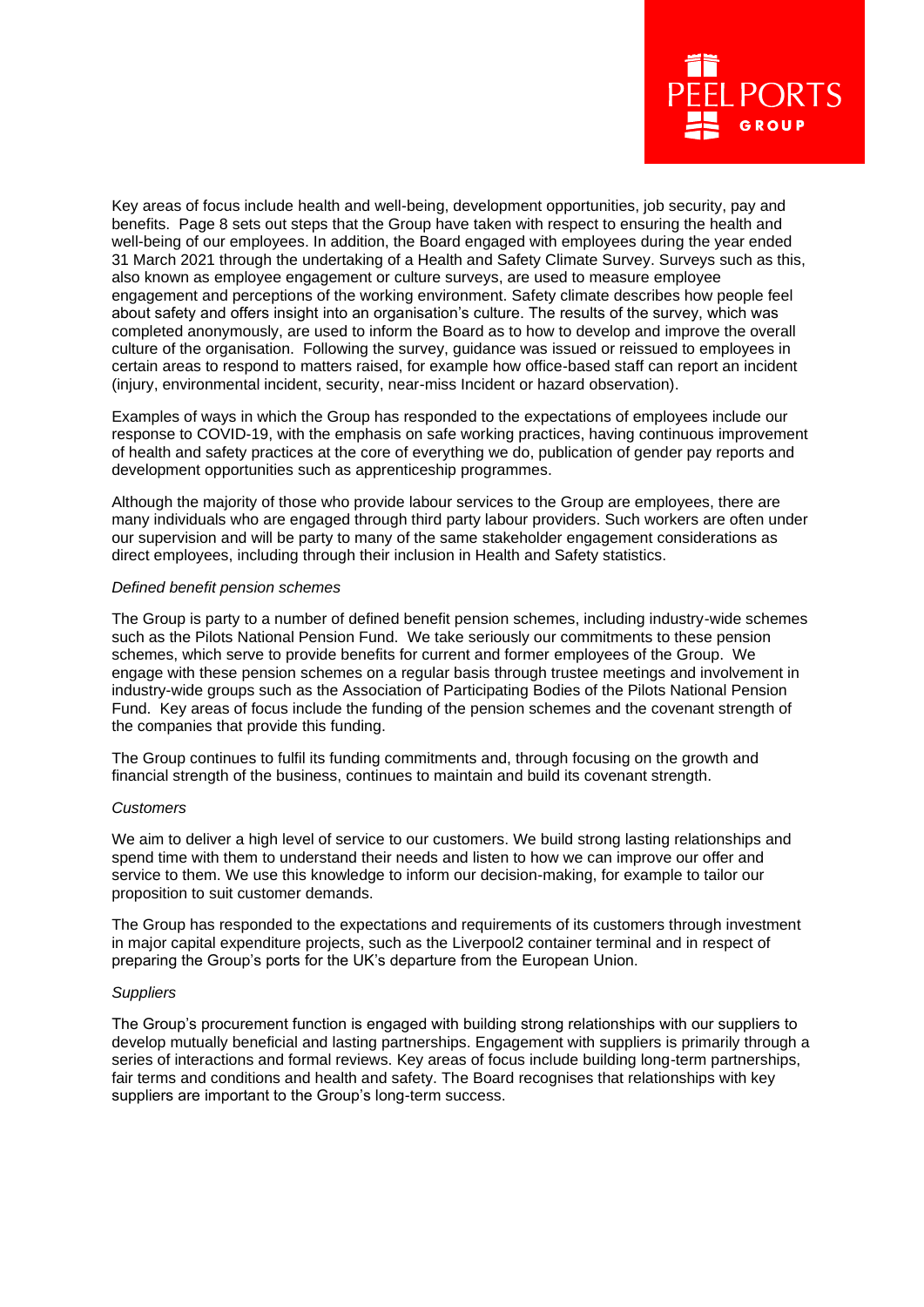

Twice yearly in-scope group companies report on payment practices and terms, with payments within agreed terms an important objective for the group. The Group also works with suppliers on ensuring compliance with the Modern Slavery Act, the Group's statement on which can be found on its website.

More recently, the Group has introduced a Supplier Code of Conduct that suppliers are asked to sign up to. This covers areas such as compliance with laws and regulations, health and safety and working conditions, environmental matters, child labour, forced labour, freedom of association, discrimination, wages and benefits, working hours, bribery, confidentiality, data protection, conflicts of interest and local communities.

#### *Communities*

We engage with the communities in which we operate to build trust and understand the local issues that are important to them. Key areas of focus include how we can support and resolve any concerns that local communities may have with regard to the operation of our ports, create opportunities to recruit local people and help to look after the environment.

Our ports employ a significant number of people from the communities in which they are based. We engage constructively with local community groups and individuals where they may have concerns regarding our operations, so we can be a good neighbour to those who live near our ports. By their nature, ports are busy places with the transit of goods and services in and out. As a responsible operator, it is important that we manage these interactions in a way that minimises the external impacts to our local communities. This is a continual process as we refine and review our working practices and look to keep improving. Unfortunately, in some instances, our activities give rise to concerns and complaints from our local communities. We will always investigate these complaints and look for opportunities to reduce these external impacts. Often a complaint is found to be caused by something that has changed and, in some instances, that change is short-term, such as changes in the dominant wind direction or a particular visitor to a site. In other instances, we may be able to change or adapt our operations to reduce an impact, whilst keeping operations ongoing. For our larger ports, we have engaged in the port Master Planning process and produced port plans. These plans are consulted on with the local stakeholders and help to coordinate medium-term planning. These documents clearly set out our strategic plans for our sites and help to inform port users, employees and local communities as to how they can expect to see the port develop over the following years.

We also support local charities and community projects.

#### *Environment*

The environment has been considered to be strongly related to communities and they are often considered together, although we are ever more conscious that the environment also impacts our customers and suppliers and is of increasing importance to our employees as well. The Group is committed to developing its business to meet the needs of its customers in a sustainable way, with initiatives such as reducing our carbon footprint through better energy management and recycling schemes. The annual Group Environment Plan sets out a number of initiatives to manage the effect that the business has on the environment, including the development of port air quality strategies, sustainable procurement policies and resource management policies as well as initiatives around waste management, storage of fuels and chemicals, drainage, conservation of nature, wildlife and habitats, and the beneficial use of dredge material.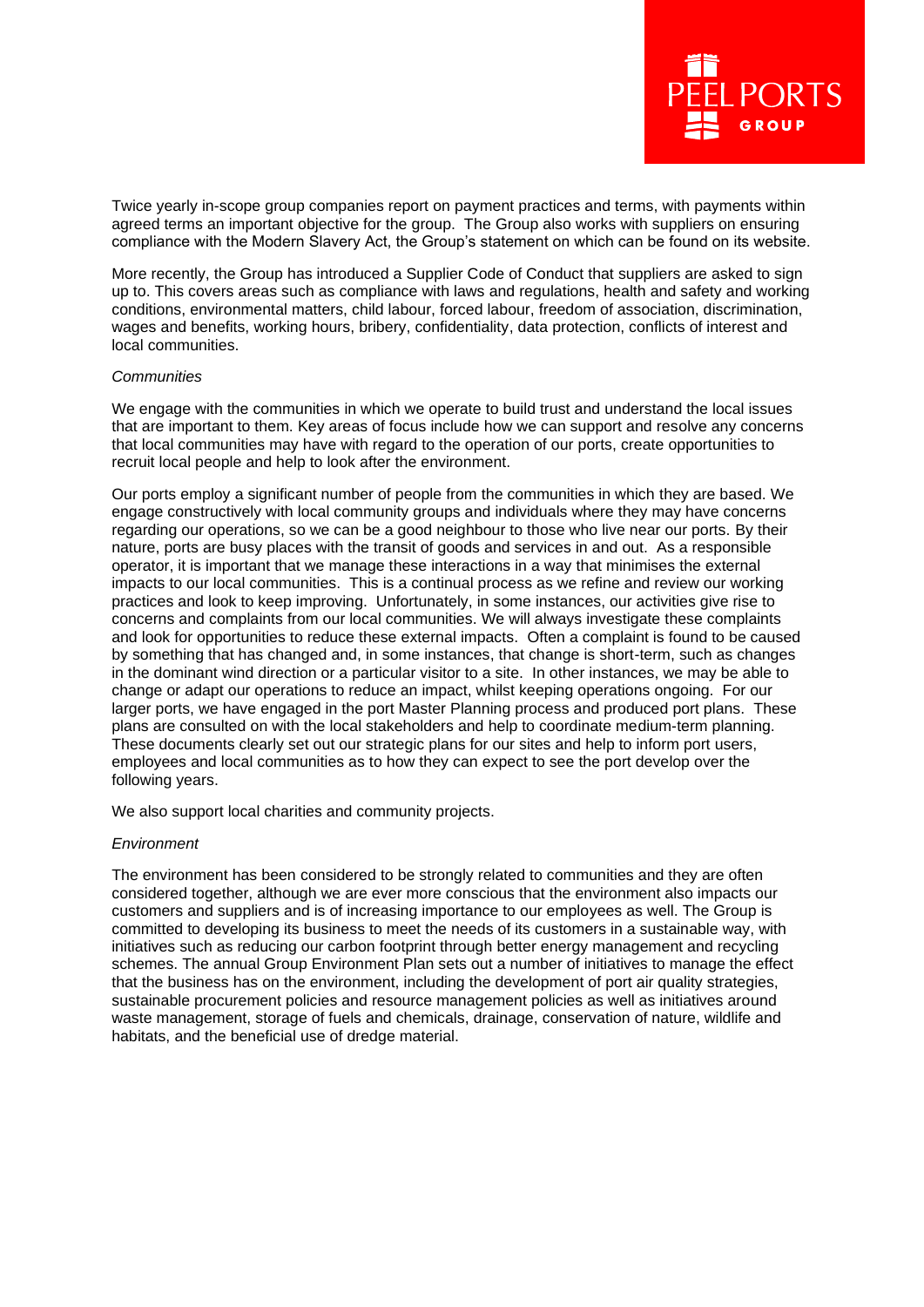

One of our biggest opportunities to reduce our environmental impact is to look at our procurement and capital investment programmes. What we buy has a direct relationship on what we consume and ultimately generate as waste. By influencing our purchasing decisions, we can potentially change our buying habits and reduce our environmental impact. Looking at the whole-life costs of a purchase we can look past the upfront purchase price and consider both the running and disposal costs of the purchase. We may also look to favour or rule out certain purchases due to their environmental credentials. This will apply to all purchases and contracts we engage in (including leasing).

Our capital investment programme is where we are investing for the long-term in our sites. The decisions we make during the capital investment process impacts our operations for years to come. It is therefore important that we take the opportunity to design in efficiencies (best available technologies, controls etc.) from the start of a project. By reviewing and adapting our current processes we can ensure that we look at and have the opportunity to design in both sustainable development principles and consideration of the environmental impacts of our operations.

The Group also engages with key environmental stakeholders such as the Environmental Agency, the Department for Environment, Food and Rural Affairs and the Marine Management Organisation. Engaging with these stakeholders is important to ensure that planning and licenses are granted and that we are able to meet legislative requirements.

## *Government, local authorities and regulators*

We engage with the government, local authorities and regulators through a range of industry consultations and meetings to communicate our views to policy makers relevant to our business. When planning development projects, we work closely with local authorities to ensure that an appropriate solution is delivered for our customers within planning requirements. Key areas of focus are compliance with laws and regulations and health and safety. Of particular note in the year ended 31 March 2021 has been our engagement with the Department for Transport and other bodies in support of the UK's preparations for leaving the European Union. At a port level, there has also been constructive engagement with bodies such as HMRC and Border Force to secure Authorised Economic Operator status. The Board is updated on legal and regulatory developments and takes these into account when considering future actions.

#### *Financial investors*

Through the group's wholly-owned subsidiary companies, Peel Ports PP Finance Limited and Peel Ports Limited, the Group raises debt and undertakes related hedging with a wide range of counterparties. This includes private placement borrowing, which is undertaken by Peel Ports PP Finance Limited, and bank borrowing, which is undertaken by Peel Ports Limited.

We rely on the support of our financial investors and we aim to maintain a timely, open and constructive dialogue with them. In addition to twice yearly presentations on the financial performance of the Group and key developments, we engage with our financial investors on an ad hoc basis through a Financial Investor relationship programme. Key areas of focus are the use to which we put financial investment, financing and refinancing opportunities, the Group's ability to pay interest payments/debt repayments when they fall due and covenant compliance.